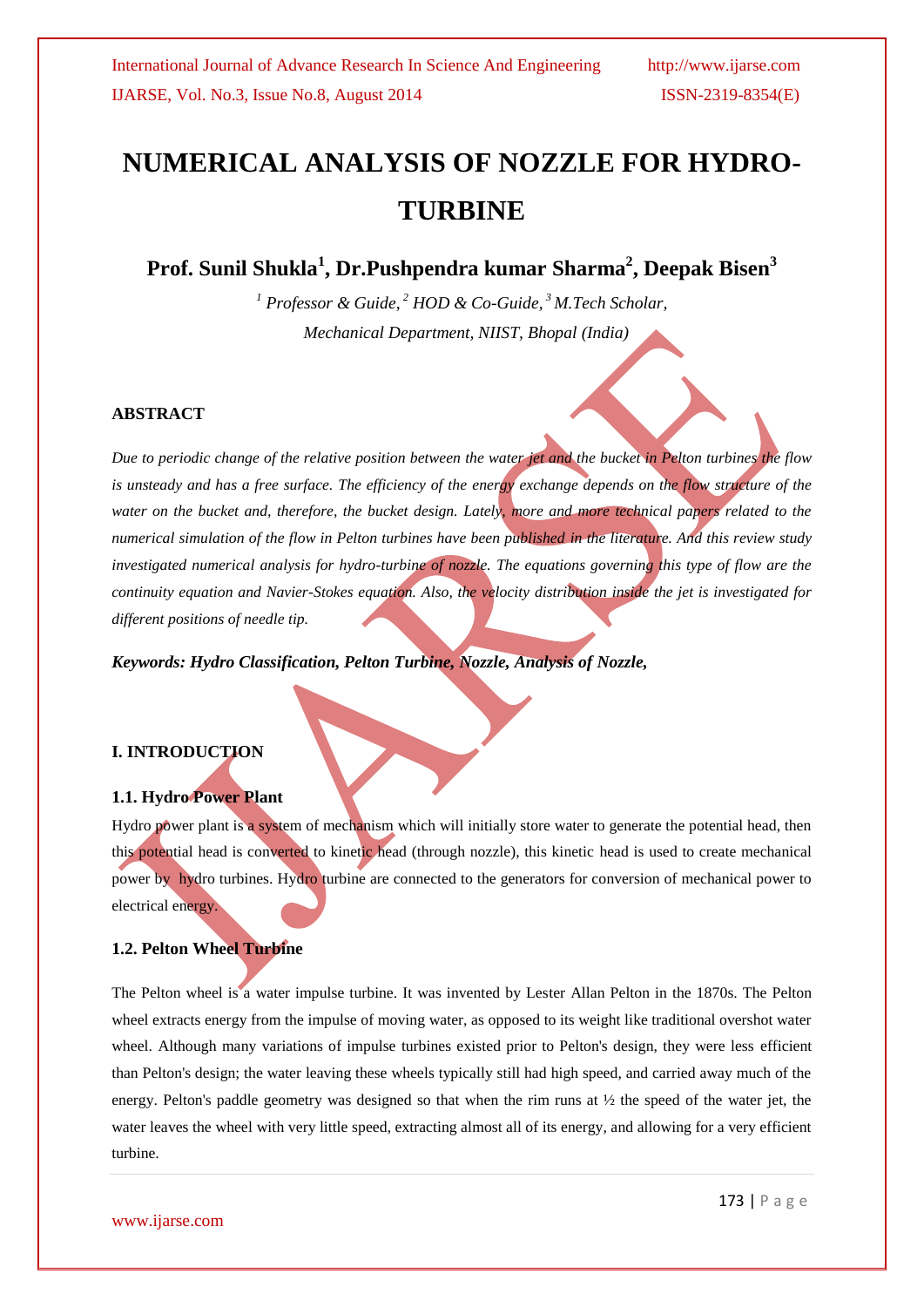#### **1.3. Nozzle**

A nozzle is a device designed to control the direction or characteristics of a fluid flow (especially to increase velocity) as it exits (or enters) an enclosed chamber or pipe. A nozzle is often a pipe or tube of varying cross sectional area, and it can be used to direct or modify the flow of a fluid (liquid or gas). Nozzles are frequently used to control the rate of flow, speed, direction, mass, shape, and/or the pressure of the stream that emerges from them. Nozzle with flow regulating device

Velocity increases rapidly in the passage through the nozzle, and surface are exposed to the risk of wear. They can be severely eroded by abrasive matter in the water, resulting in a disturbed jet, loss of efficiency, and wear on the bucket. The nozzle mouth-ring and the spear tip are made of bronze, stainless steel, or other erosionresisting material, and can be easily replaced.

Discharge is regulated by the spear moving axially. It is stopped when the spear move forward to the discharge edge of the mouth-ring to close the orifice. Behind this the spear widens to a diameter larger than that of the mouth edge by about 20 or 30 per cent.

#### **1.4. Water Turbine**

A water turbine is a rotary engine that takes energy from moving water. ter turbines were developed in the 19th century and were widely used for industrial power prior to electrical grids. Now they are mostly used for electric power generation.

#### **II. EXPERIMENTAL FACILITY AND THE INJECTOR GEOMETRY**

The testing rig consists of the hydraulic circuit, control elements, measurement equipment and power consumers, as shown in figure 1.



Figure 1. "Gemenele" testing rig from the Laboratory of Hydraulic Machinery, "Politehnica" University of Timisoara

www.ijarse.com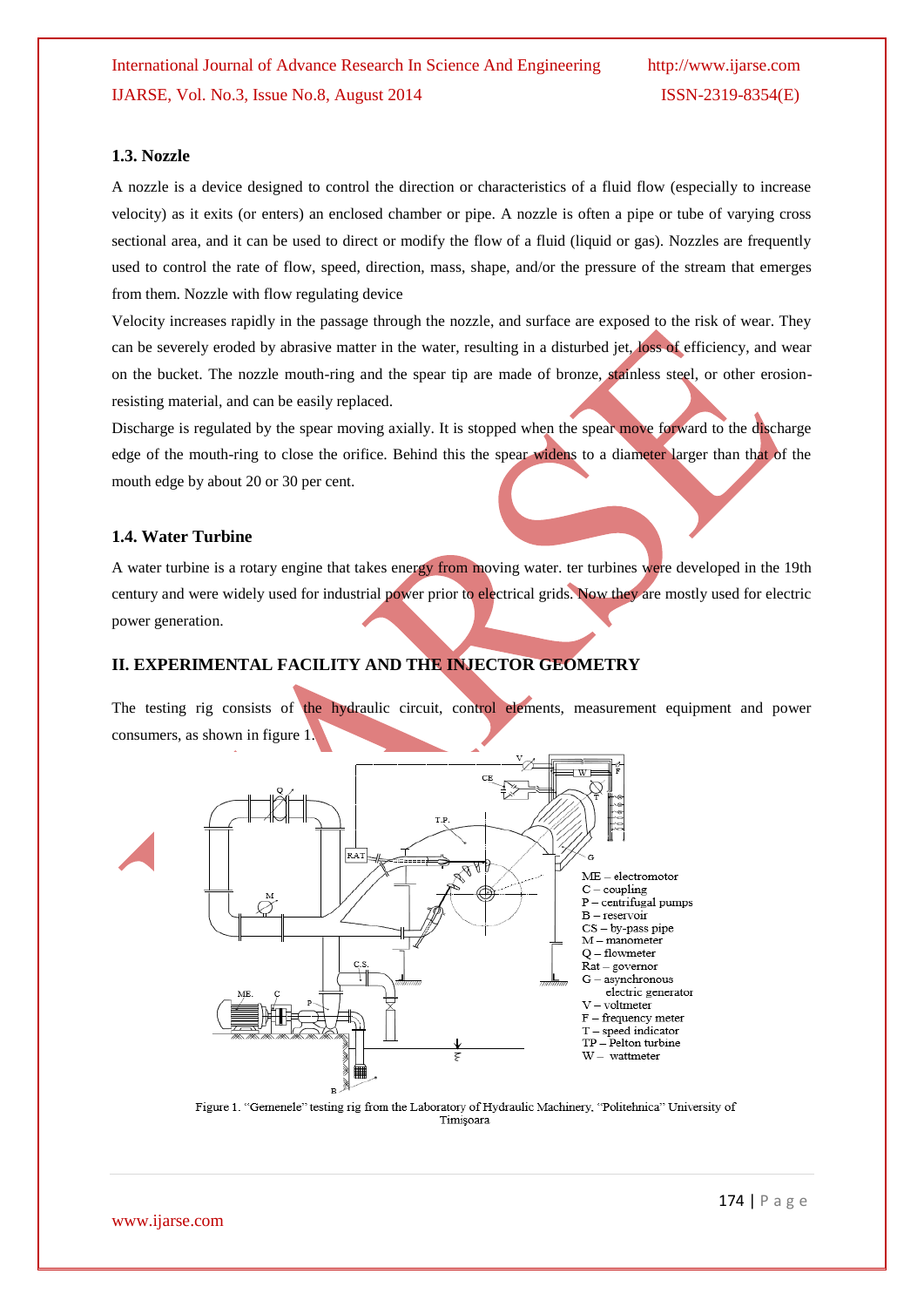Pelton turbine belonging to the testing rig has a rotor with 20 bucket shaped blades. The guide vane is axial – injector type. By opening or closing the needle tip from the regulating nozzle different operating points are achieved.

The main sizes of the injector belonging to the Pelton turbine testing rig are shown in figure 2.



#### **Fig. 2 – Diagram Of Nozzle And Spear**

In the nozzle passage, represented in axial section in fig.2 by the outline of a nozzle and a spear head, the surface are shaped so as to reduce the annular area steadily toward the exit, where they are usually conical. The cone of the spear tip is drawn straight to a point at the apex, or it may be extended to a point farther out by a curved profile. In some designs there is a marked difference between the angles of the nozzle and spear cones and in other little or none. Short "onion-shaped" spears are to be found, where the half-angle  $\alpha$  of the nozzle may be as large as 60<sup>0</sup> and β of the spear 45<sup>0</sup>, but usually the spear is elongated, with  $\alpha$  from 30<sup>0</sup> to 45<sup>0</sup> and β from  $20^0$  to  $30^0$ .

#### **III. BASIC EQUATIONS NUMERICAL ANALYSIS METHOD**

#### **3.1. Basic Equations**

$$
\frac{1}{r}\frac{\partial}{\partial r}(rv_r) + \frac{\partial v_z}{\partial z} = 0
$$
\n
$$
\frac{\partial v_z}{\partial t} + \frac{\partial v_z^2}{\partial z} + \frac{1}{r}\frac{\partial}{\partial r}(rv_zv_r) =
$$
\n
$$
= -\frac{1}{\rho}\frac{\partial p}{\partial z} + v\frac{1}{r}\frac{\partial}{\partial r}\left[r\left(\frac{\partial v_z}{\partial r} - \frac{\partial v_r}{\partial z}\right)\right]
$$
\n
$$
\frac{\partial v_r}{\partial t} + \frac{1}{r}\frac{\partial}{\partial r}(rv_r^2) + \frac{\partial}{\partial z}(v_zv_r) =
$$
\n
$$
= -\frac{1}{\rho}\frac{\partial p}{\partial r} + v\frac{\partial}{\partial z}\left(\frac{\partial v_r}{\partial z} - \frac{\partial v_z}{\partial r}\right)
$$
\n(1)

The operation of tangential hydraulic turbines of Pelton type is based on fundamental equation of turbomachinery, which derive from momentum of momentum equation. The flow is complicate due to periodic change of the relative position between the water jet and the bucket and also due to the jet interference.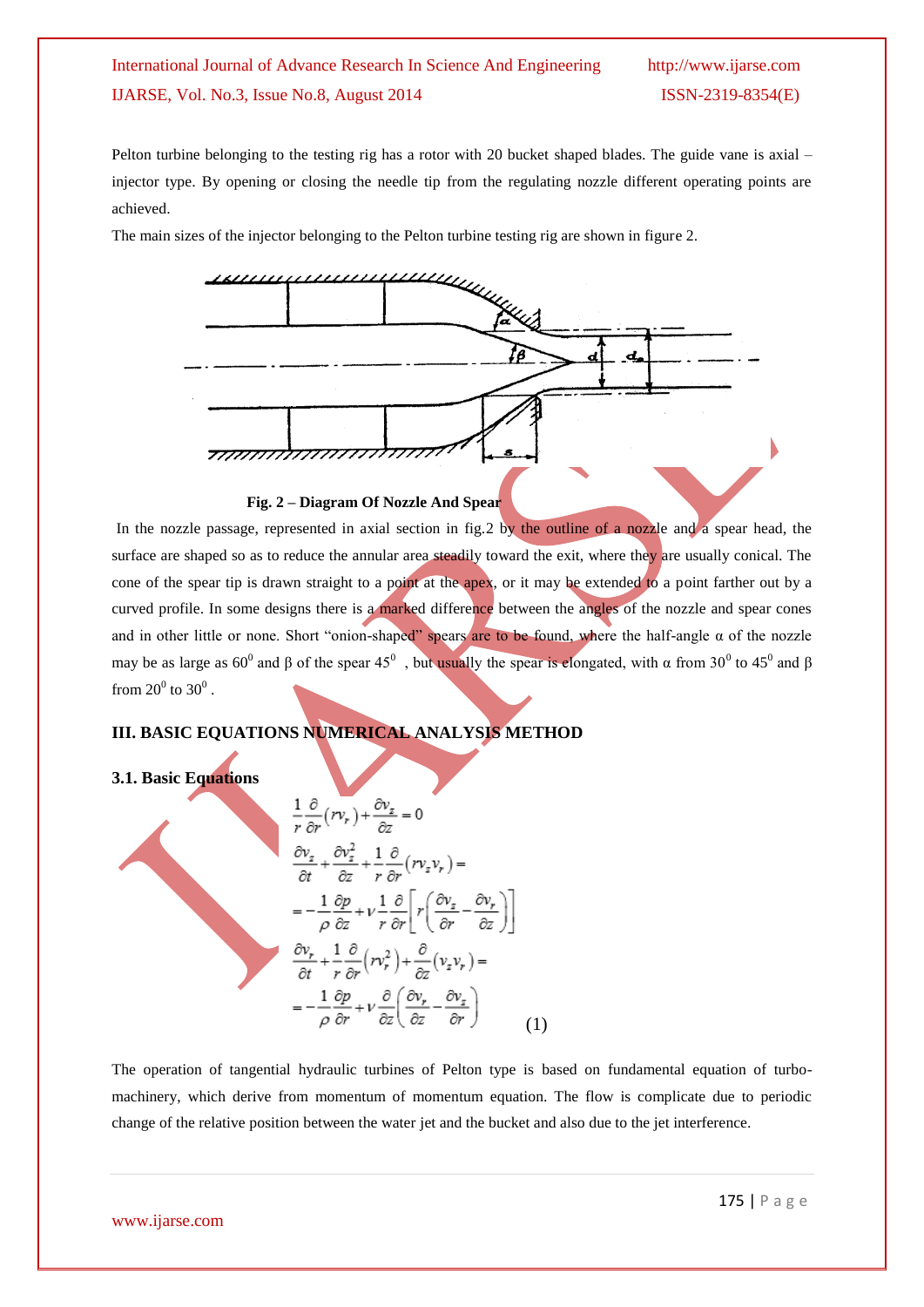In this chapter we consider the jet issuing from the Pelton turbine nozzle which is shown previous in fig. 2. The flow is assumed to be axisymmetric and without swirl flow. This type of flow is governed by the continuity equation and also the Navier-Stokes equations, presented above.

For solving these equations, the following boundary condition are introduced

-at the inlet of the injector:  $v_{z}$  = const.,

$$
\boldsymbol{v}_r = \boldsymbol{0}
$$

-at the centerline of the jet:

$$
\frac{\partial v_z}{\partial r} = 0, \quad v_r = 0
$$

On the solid wall of the needle:  $v_z = 0$ ,  $v_r = 0$ . Also. At exit of the nozzle,  $\frac{vr}{v^2} = \tan\beta$ ,  $\beta$  is the incline angle of the nozzle exit.

-on the free surface:

$$
\frac{\partial v_z}{\partial r} = 0, \ \frac{\partial v_r}{\partial r} = 0, \ p = p_{\alpha t}.
$$

#### **3.2. Numerical Analysis Method**



 **Figure 3. The Finite Element Grid for Simulation** 

The three equations from (1) are solved by finite difference method using triangular mesh system for a good handling of the free surface. The finite element grid is represented in figure 3. The number of the cells from effective grid, which varies by the position of the free surface, is approximately 50000.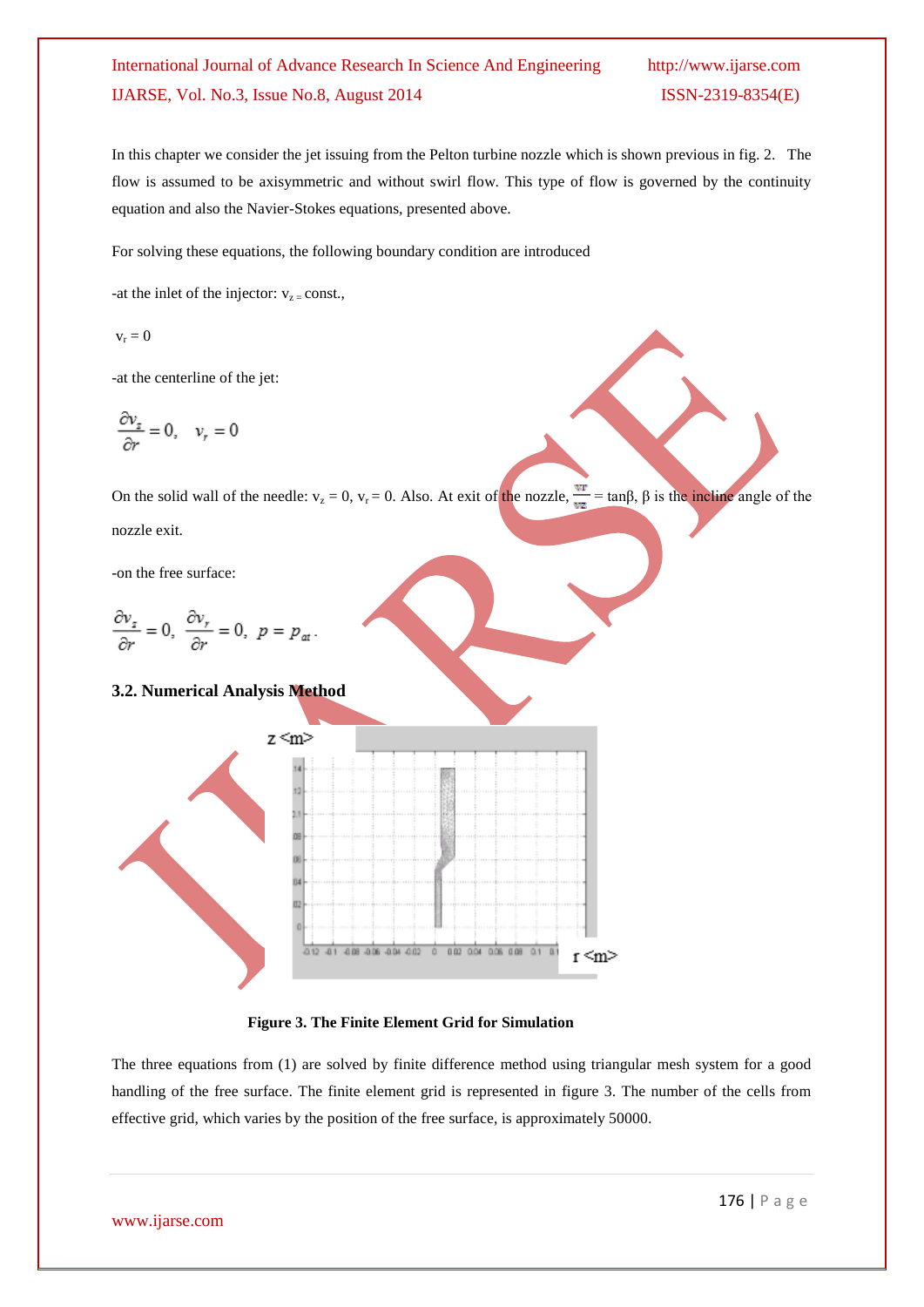The numerical simulation results are obtained for five different positions of the needle tip. The needle stroke is about 15 mm. The complete opening of the nozzle, namely the nozzle is fully open, corresponds to the fully retracted position of the needle.

In figure 4 and figure 5 the numerical simulation results are represented for two positions of the needle from regulating nozzle.

In figure 6, for turbine head H =50 m and the position of the needle indicated by its relative value s/smax =  $0.2$ , we determined the axial velocity distribution in the jet, for two axial positions along the free jet, downstream the nozzle. These two positions are at 1D0 and 2D0 from the nozzle, where D0 is the jet diameter.

Therefore, by changing the position of the needle from regulating nozzle obtain the flow rate variation and that caused the modification of the velocity distribution. This fact is presented in figure 4 and figure 5. Also, looking at figure 6, we observe that there is a low velocity region in jet near the axis and it spreads with the decrease of needle opening.



**Figure 4. Velocity Distribution For S/Smax= 0,2 Figure 5. Velocity distribution for s/smax = 0,8**



**Figure 6. Axial Velocity Distribution at D<sup>o</sup> and 2D<sup>o</sup> from the Nozzle**

www.ijarse.com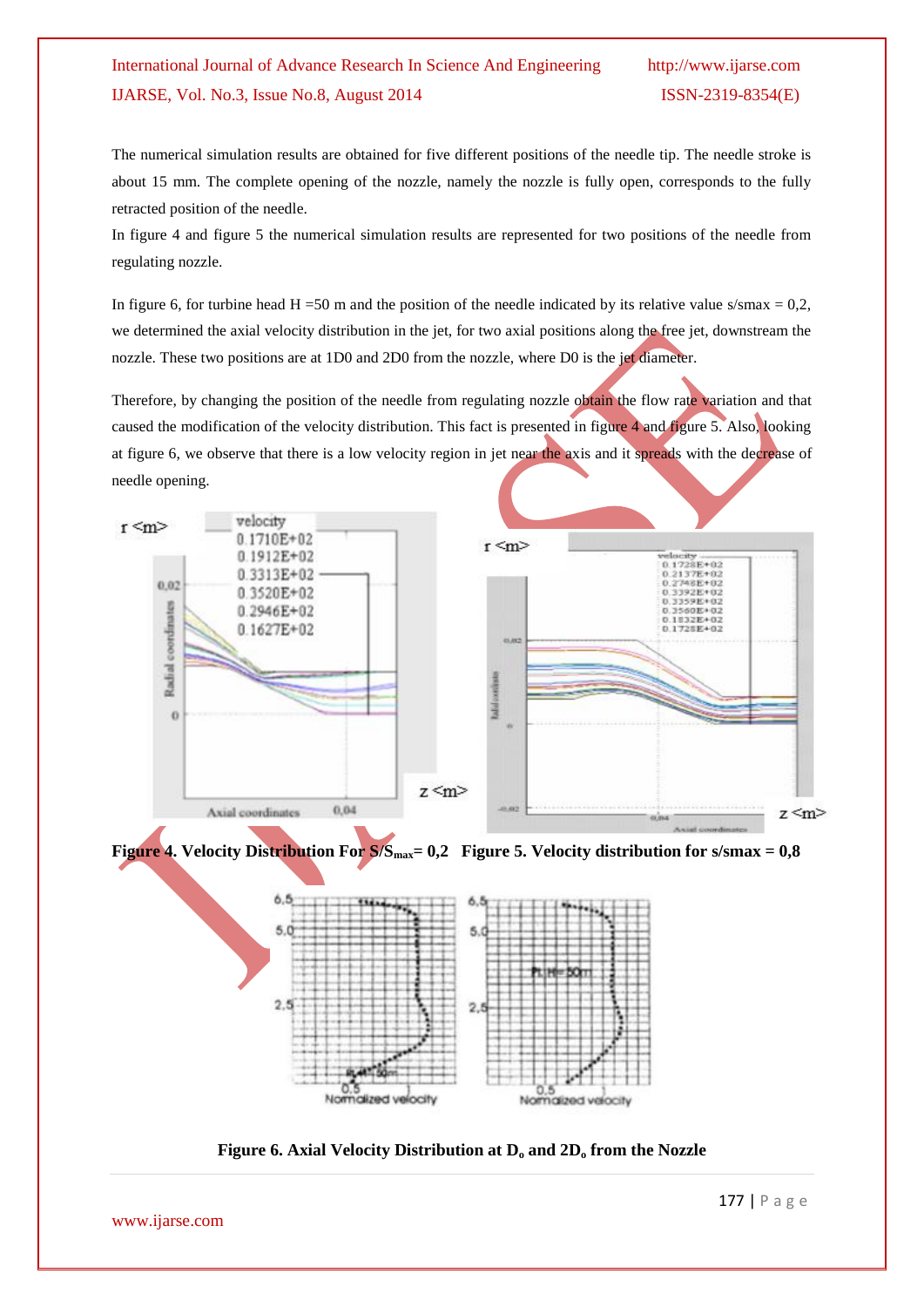We also proposed an expression for velocity which taking into account the velocity distribution with the jet axis z and also with the radius r of the jet. This proposed expression is a polynomial function of third degree, like:

$$
v(z,r) = A \cdot z + B \cdot r + C \cdot z \cdot r + D \cdot z^{2} + E \cdot r^{2} ++ F \cdot r^{2} \cdot z + G \cdot r \cdot z^{2} + H \cdot z^{3} + I \cdot r^{3}
$$
\n(2)

Analyzing the velocity distributions represented in figure 6, for three values of z and different values of r, we determine all the nine constants from relation (2).

These constants are: A = -6,495·10-3; B = 1,183; C = 0,065; D = 5,462·10-3; E = -0,154;

 $F = 5,209 \cdot 10 \cdot 3$ ; G=7,084 $\cdot 10 \cdot 4$ ; H =  $-1,241 \cdot 10 \cdot 4$ ; I = 2,495 $\cdot 10 \cdot 3$ .

All these values are for z and r in millimeters. So, the velocity function in z and r is:

$$
v(z,r) = -6,495 \cdot 10^{3} z + 1,183 r - 0,065 zr ++5,462 \cdot 10^{-3} z^{2} - 0,154 r^{2} ++5,209 \cdot 10^{-3} r^{2} z + 7,084 \cdot 10^{-4} r z^{2} -- 1,241 \cdot 10^{-4} z^{3} + 2,495 \cdot 10^{-3} r^{3}
$$
\n(3)

In figure 7 we represented the calculated velocity distribution with the relation (3), at  $1D_0$  from the relation (3), at  $1D_0$  from the nozzle.



 **Figure 7. Calculated Velocity Distribution at 1D<sup>o</sup> from the Nozzle Exit**

Comparing the results represented in figure 6 and figure 7 we observed that the velocity function from relation (3) approximate with good accuracy the velocity distribution near the axis and near the free surface.

#### **IV. LITERATURE REVIEW**

Abid A. Khan et al<sup>[1]</sup>Small-scale hydro or micro-hydro power has been increasingly used as an alternative energy source, especially in remote areas where other power sources are not viable. In the larger hydro projects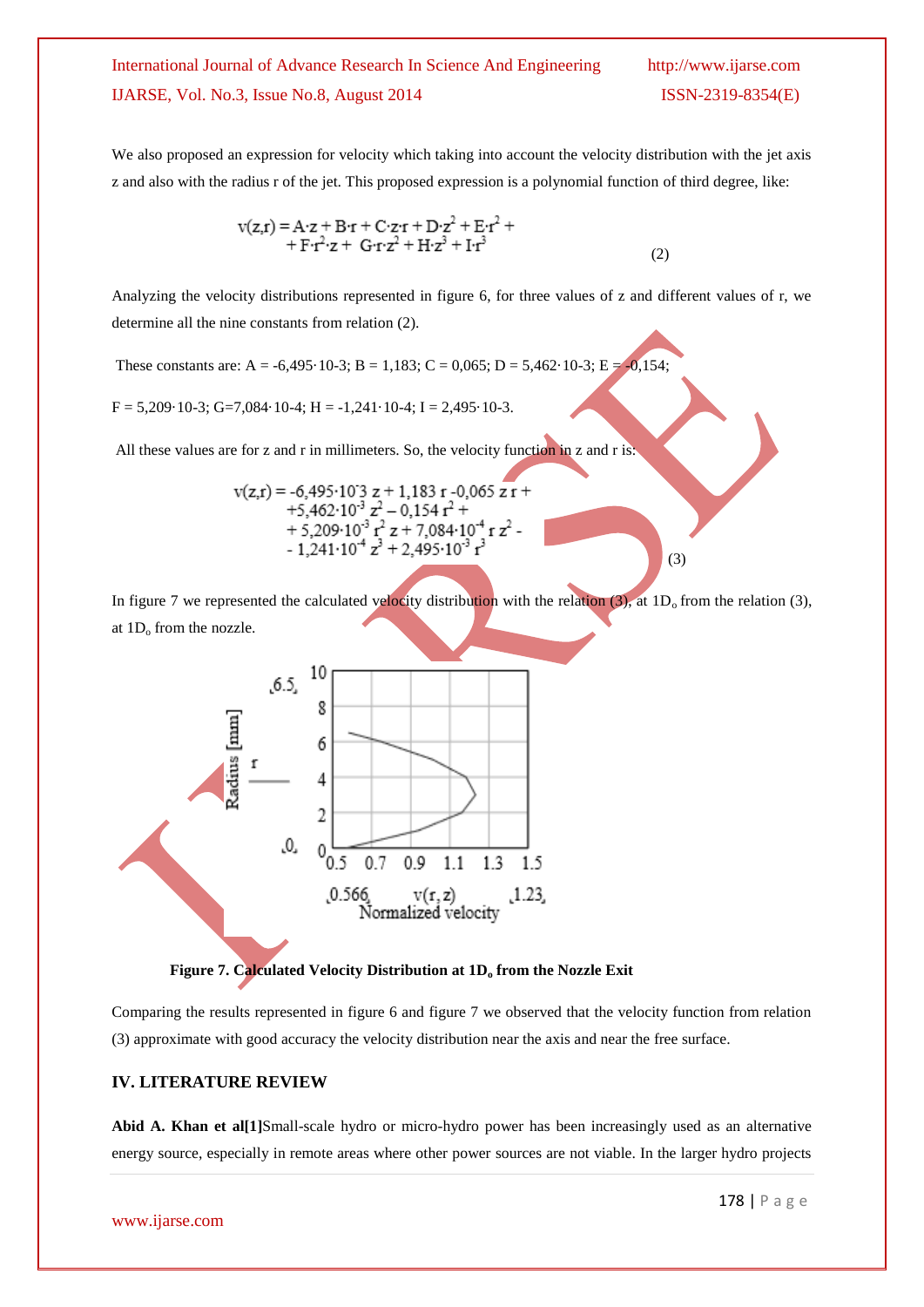potential energy of the water is converted to electrical power, whereas such small-scale hydro power systems utilize kinetic energy of the flow. These systems can be installed in small rivers or streams with little or no discernible environmental effects. Usually, these systems do not require a huge infrastructure like dam or major water diversions, rather use water wheels with least environmental impacts. This paper presents a report on how flow can be accelerated through convergent nozzles for run-of-river turbines in open flow channels. An existing canal in Pakistan has been used for the analysis based on its easily accessible data. The analytical and computational work presented here converts kinetic energy of water flow to electric power. **F. Montomoli et al [2]** Experimental and numerical investigation of the beneficial effect of higher conductivity materials in HP turbine nozzles. Most of the literature studies focus on the maximum temperature that a nozzle can withstand, whereas the effect of thermal gradients is often neglected. However thermal gradients have higher influence on the life of the components and they have to be given careful consideration. In this work it is shown that thermal gradients are reduced by using high conductivity materials and, as a consequence, the nozzles life is appreciably increased.A representative film cooled leading edge with an internal impingement plate was studied experimentally at Texas AM University. Two materials were used, namely polycarbonate and stainless steel, in order to highlight the impact of conduction on coolant effectiveness. Numerically conjugate heat transfer simulations have been carried out with an in house solver to analyse in detail the impact of conduction and internal convection. Both experimental and numerical results show that by increasing the conductivity in the solid region, the thermal gradients are strongly reduced. Numerically it is shown that using inserts of nickelaluminide alloys in nozzles may reduce the thermal gradients from 3 to 4 times if compared to nowadays design. **SławomirDykas, et al [3]** Presents the computational results of the wet steam flow through the Laval nozzles for low and high inlet pressures. The results of the numerical modelling are compared with experimental data. The comparisons constitute validation tests of the condensation model implemented into an in-house CFD code solving the RANS equations for the real gas equation of state. The steam condensing flow is modelled by means of the single-fluid model, which means that the conservation equations are formulated for the vapour/liquid mixture. The water vapour properties are described by means of the local equation of state. An effective method of determination of water vapour properties are presented in the cases of expansion in the nozzle at high pressures. The presented results are compared with published experimental values. The validation of the inhouse CFD code proves its usefulness for modelling the steam condensing flow for both low and high inlet pressures. **Abhijit Date et al [4]**The performance characteristics of a split reaction water turbine. The governing equations are derived by using the principles of conservation of mass, momentum and energy for a practical case, which includes consideration of frictional losses. The optimum diameter for a simple reaction turbine is defined and an equation for the optimum diameter is derived. Design and building procedures for a split reaction turbine are described. Using the equation for optimum diameter and assuming a loss factor (k-factor) of 0.05, optimum rotor diameters for different operating heads and rotational speeds are plotted and discussed. Measured performance of a 122 mm diameter split reaction water turbine rotor is presented. The relationship between kfactor and relative velocity for a split reaction turbine model is discussed with reference to experimental data.